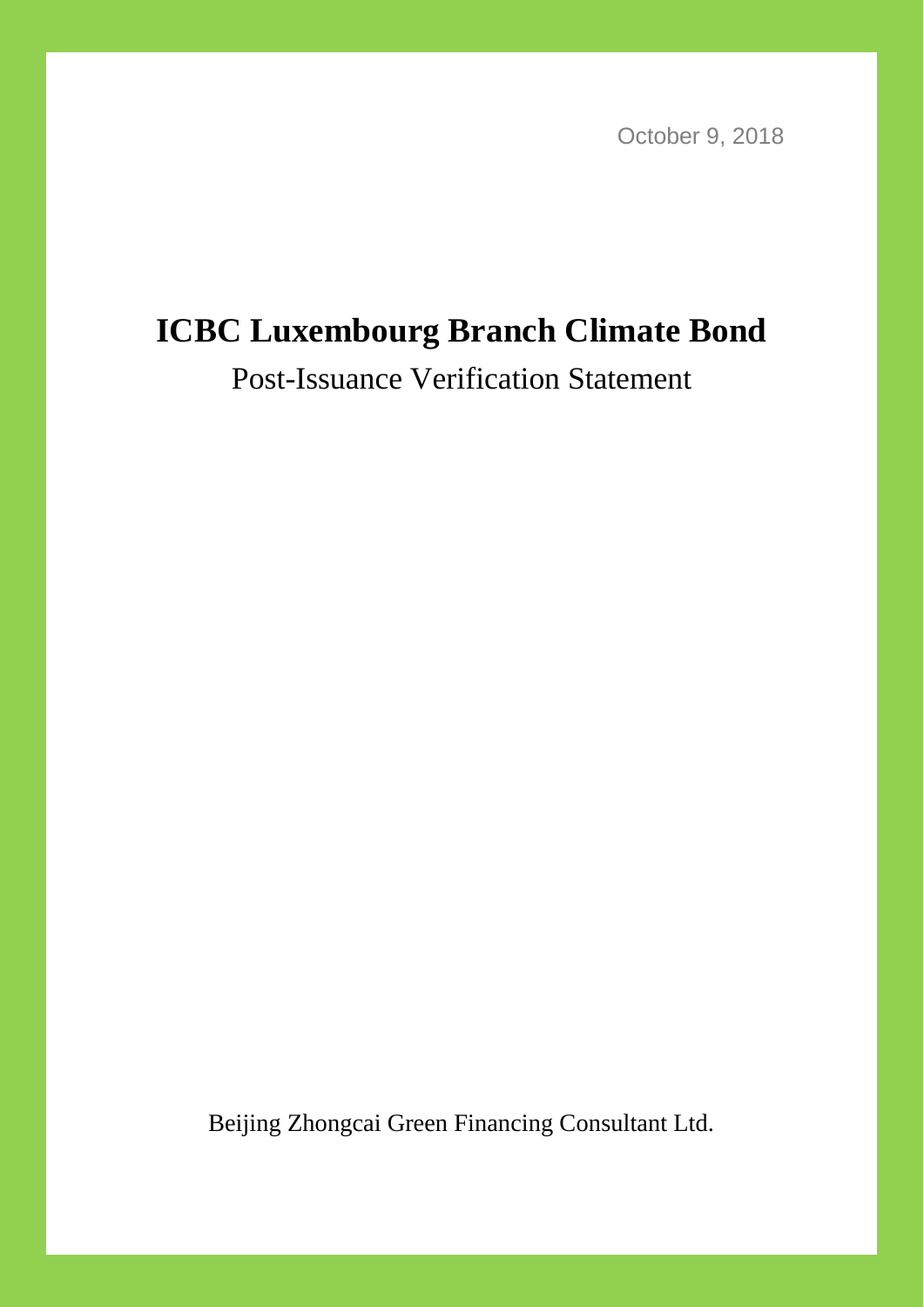

### **Scope and Objectives**

Industrial and Commercial Bank of China Ltd., (ICBC) Luxembourg Branch issued their first Certified Climate Bond (The Bond) in September, 2017.

Beijing Zhongcai Green Financing Consultant Ltd. (Zhongcai) has been commissioned by Industrial and Commercial Bank of China Ltd. (ICBC), Luxembourg Branch to provide the post-issuance verification of the Bond as an independent and approved verifier under the CBS. The verification is performed in accordance with the CBS Version 2.1 and the assurance approach is in line with the *International Standard on Assurance Engagements 3000 (ISAE 3000): Assurance Engagements other than Audits or Reviews of Historical Financial Information*.

The verification statement is based on information provided by the Issuer and the Issuer is responsible for the integrity, accuracy and timeliness of the information. The verification opinions shall not be interpreted as any indication or guarantee for relevant bond investment decisions. In no case may the opinions hereof operate as the interpretation or guarantee for economic performance of bonds, credit rating and actual utilization of the raised fund.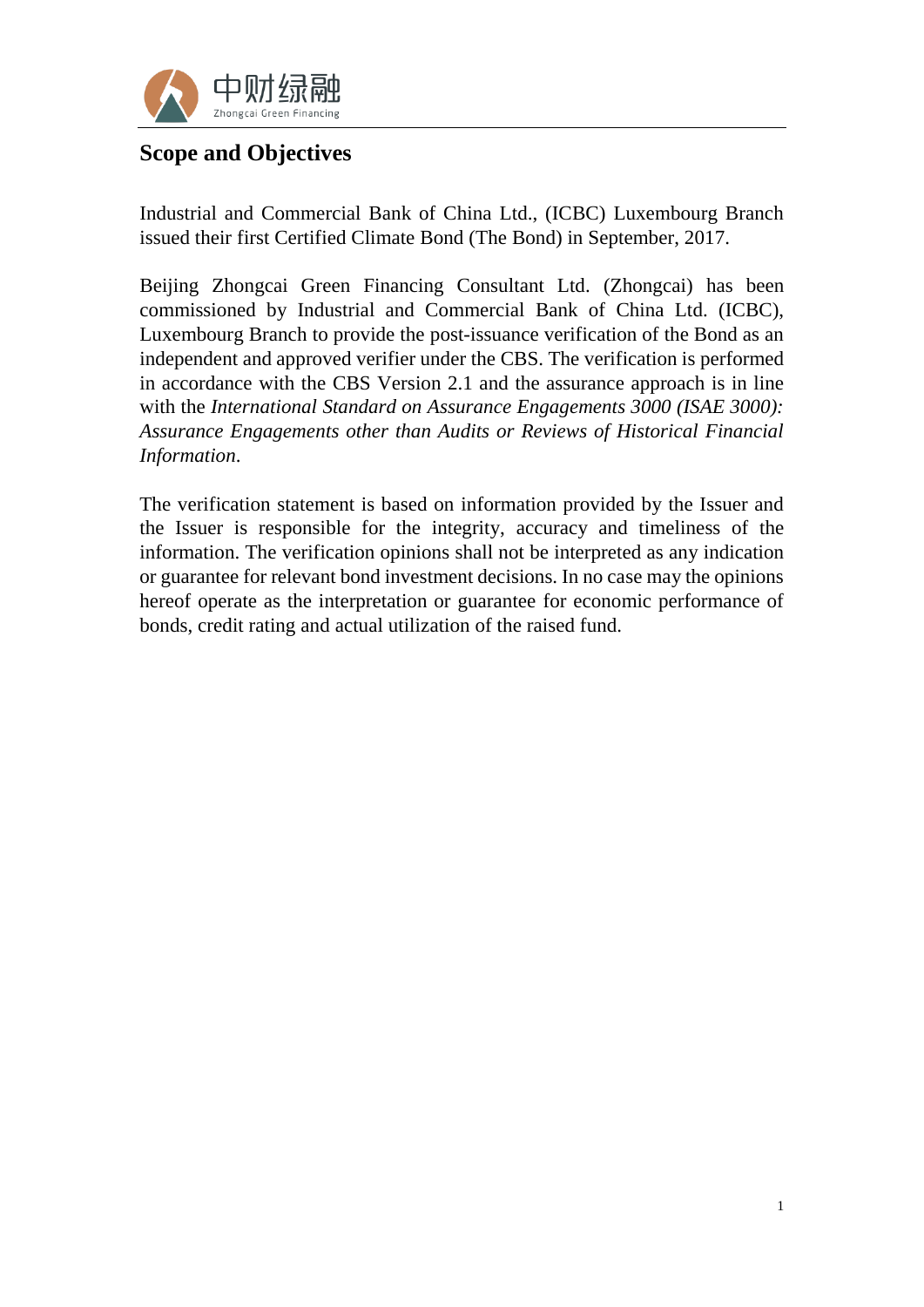

### **Work Undertaken**

The verification team has conducted documents review, interviews with the management team of the Issuer and communications with relevant people to verify the consistency with CBS Version 2.1. The core matters for our assurance to the Bond are to the following subjects of the Bond:

- Identification of Nominated Projects & Assets,
- Eligibility of the Nominated Projects & Assets,
- Management of proceeds,
- Reporting on use of proceeds and project performance.

According to Annual Report and other supporting documents provided by ICBC Luxembourg Branch, the Issuer has allocated the Net Proceeds to Nominated Projects & Assets falling under the following Sector Criteria of the Climate Bonds Standard:

- 1. Solar (Version 2.0)
- 2. Wind (Version 1.0)
- 3. Low Carbon Transport (Version 1.0 including Criterion 5, Part (b), page 17: "No more than 50% on the share of fossil fuel freight t-km transported by the line")

| <b>CBS</b><br><b>Requirement</b>        | <b>Verification Procedures</b>                                                                                                                                                                                                                                                                                                                                         |  |
|-----------------------------------------|------------------------------------------------------------------------------------------------------------------------------------------------------------------------------------------------------------------------------------------------------------------------------------------------------------------------------------------------------------------------|--|
| Nominated<br>Projects<br>$\&$<br>Assets | Review the Green Bond Framework for Industrial and<br>Commercial Bank of China to ensure that the bond meet<br>the CBS requirements.                                                                                                                                                                                                                                   |  |
|                                         | Review that the Nominated Projects & Assets meet the<br>eligibility criteria set out in the Solar, Wind and Low<br>Carbon Transport Criteria of the CBS.                                                                                                                                                                                                               |  |
|                                         | Review the Declaration made by ICBC Luxembourg<br>Branch to determine the Nominated Projects & Assets had<br>not been nominated to other Certified Climate Bonds.                                                                                                                                                                                                      |  |
| Use<br>of <sub>1</sub><br>Proceeds      | Confirm all the Net Proceeds were used for refinancing.<br>Review Internal accounts systems to ensure all proceeds<br>are earmarked to Nominated Projects & Assets.<br>Review allocation of the Net Proceeds of the Bond to<br>confirm that the Net Proceeds of the Bond were allocated<br>to Nominated Projects & Assets within 24 months of<br>issuance of the Bond. |  |
|                                         |                                                                                                                                                                                                                                                                                                                                                                        |  |

A summary of the verification procedures in shown in the following table: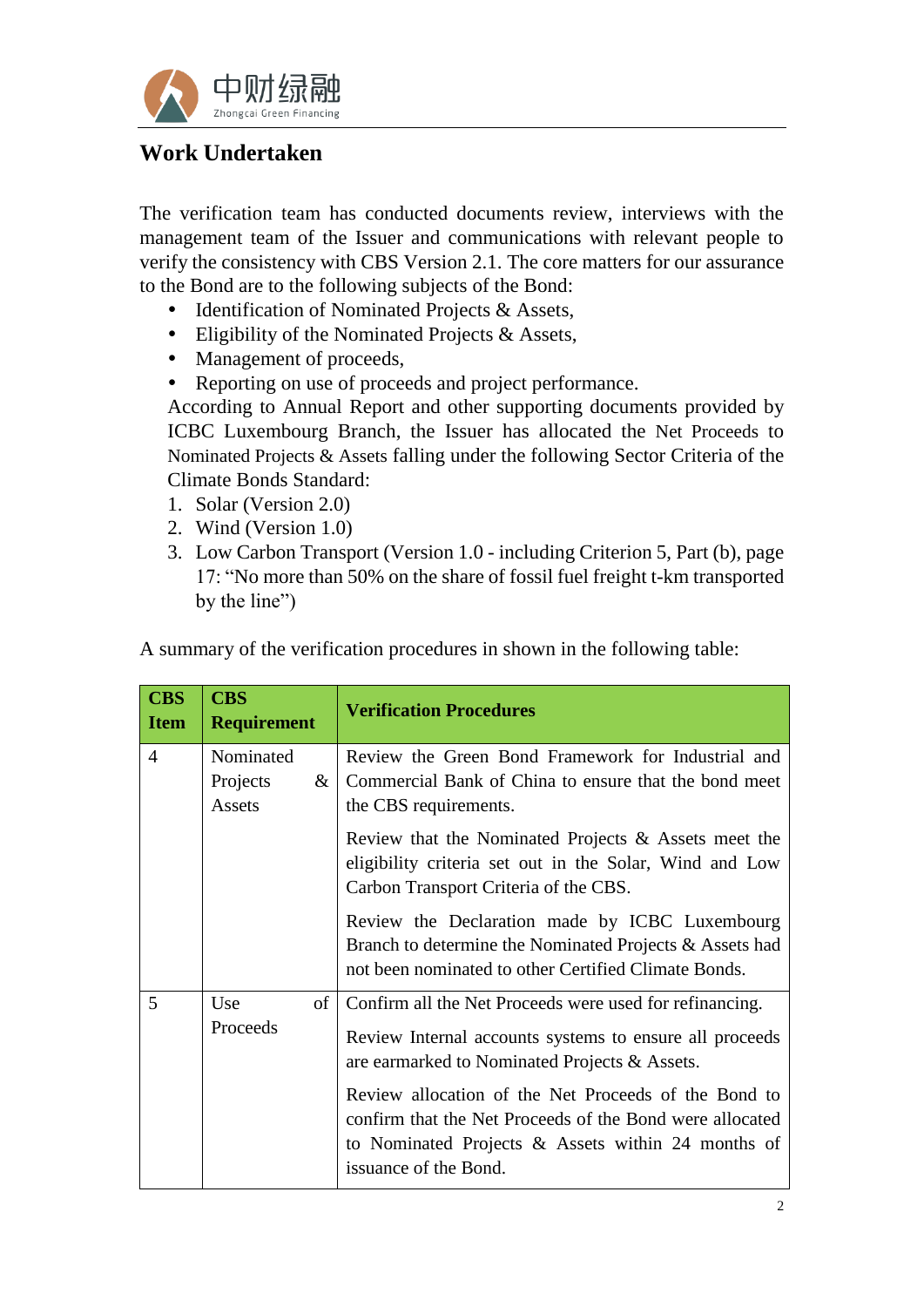

| 6              | Non-<br>Contamination<br>of Proceeds | Review internal accounts systems to ensure all proceeds<br>are earmarked to Nominated Projects & Assets.                                                                                                                    |  |
|----------------|--------------------------------------|-----------------------------------------------------------------------------------------------------------------------------------------------------------------------------------------------------------------------------|--|
| $\overline{7}$ | Confidentiality                      | The information about the Nominated Projects $\&$ Assets<br>were provided to the Verifier and are available to CBI if<br>required.                                                                                          |  |
| 8              | Reporting                            | Review ICBC's Annual Report<br>on the<br>nominated<br>bondholders<br>against<br>projects/assets<br>the<br><b>CBS</b><br>to<br>requirements                                                                                  |  |
| 9              | Climate<br><b>Bond</b><br>Taxonomy   | Review Nominated Projects & Assets against CBI<br>eligibility taxonomy of the Solar, Wind and Low Carbon<br>Transport.                                                                                                      |  |
| 10             | Technical<br>Criteria                | The Bond is certified under the Solar, Wind and Low<br>Carbon Transport Criteria. All the Nominated Projects &<br>Assets meet the specific eligibility criteria of the relevant<br>Sector-Specific Criteria documents.      |  |
| 11             | Project Holding                      | Review the Nominated Projects & Assets of the Bond and<br>the use of the proceeds to ensure that the total investment<br>in the Nominated Projects $\&$ Assets is greater than the<br>principal amount of the Climate Bond. |  |
| 12             | Settlement<br>Period                 | Review allocation of the Net Proceeds of the Bond to<br>confirm that the Net Proceeds of the Bond were allocated<br>to Nominated Projects & Assets within 24 months of<br>issuance of the Bond.                             |  |
| 13             | Earmarking                           | Review internal accounts systems to ensure all proceeds<br>are earmarked to Nominated Projects & Assets.                                                                                                                    |  |